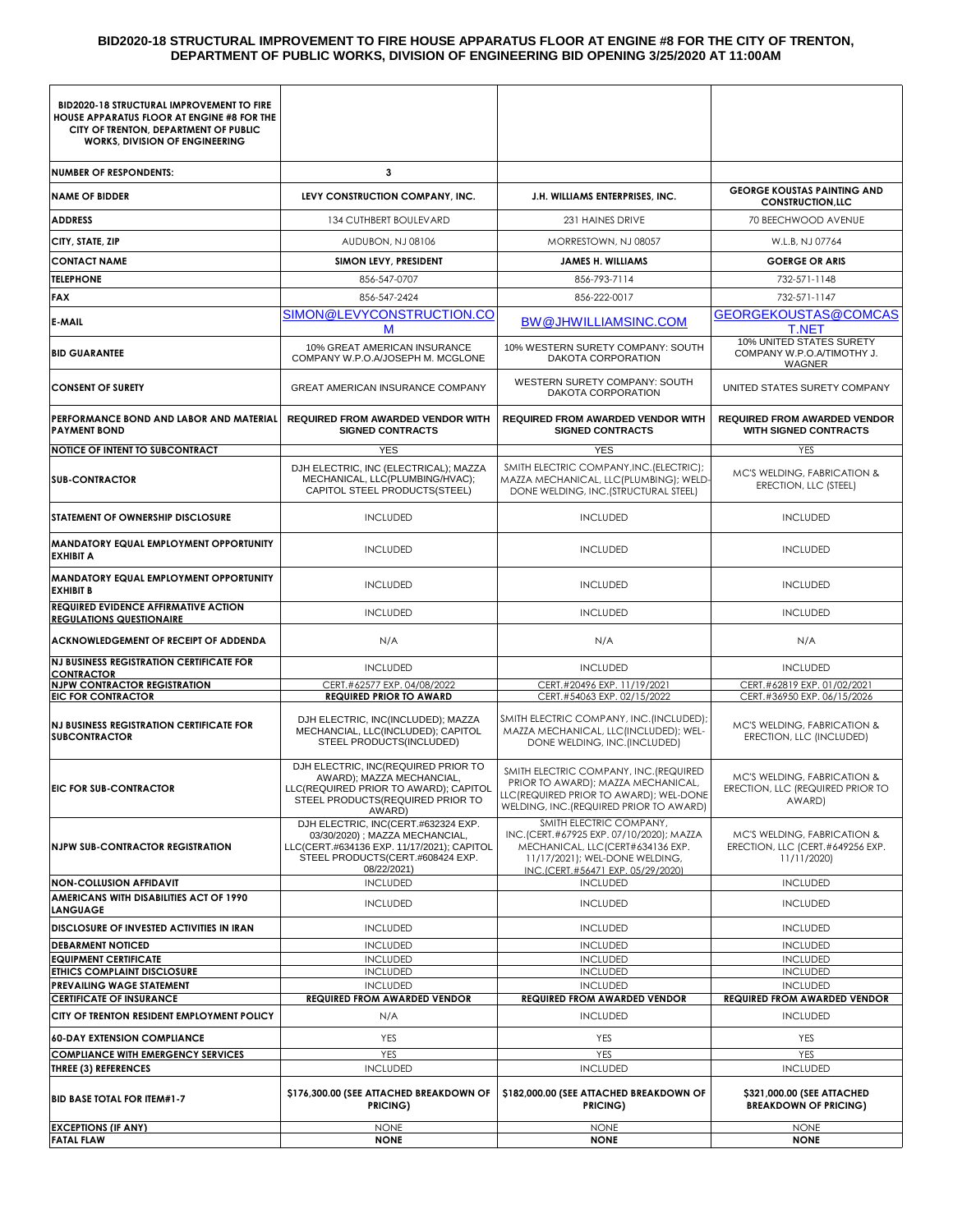

The undersigned bidder declares that he/she has read the Notice to Bidders, Instructions to Bidders, Affidavits and Specifications attached, that he/she has determined the conditions affecting the bid agrees, if the proposal is accepted, to furnish and deliver the following:

|                               | <b>BASE BID</b>               |                         |               |                                 |              |                           |
|-------------------------------|-------------------------------|-------------------------|---------------|---------------------------------|--------------|---------------------------|
| <b>PAY</b><br><b>ITEM NO.</b> | <b>DESCRIPTION</b>            | <b>QUANTITY</b>         |               | UNIT<br><b>PRICE</b>            | <b>COST</b>  |                           |
|                               | <b>Site Prep and Clearing</b> | Participants of the Sea | LS            | \$.<br>oco                      |              |                           |
| $\mathbf{2}$                  | Wood work                     |                         | LS.           | \$<br>1000                      | 000          |                           |
| 3                             | <b>Structural Steel</b>       |                         | $\mathsf{LS}$ | ocx<br>Ġ<br>\$                  | 55.0000      | $\widetilde{\mathcal{F}}$ |
|                               | <b>Concrete Footing</b>       |                         | CY            | \$<br>$\mathcal{O} \mathcal{O}$ | 10,000<br>\$ |                           |
| $\mathbf S$                   | <b>Concrete Deck</b>          | 11                      | CY            | Ş.<br>,000                      | ,ooc         |                           |
| 6                             | Concrete Slab on Grade        | 4                       | CÝ            | 0.000                           | 0,0Œ<br>\$   |                           |
|                               | <b>Concrete Apron</b>         |                         | CY            | 300                             | \$.          |                           |

| <b>Base Bid Total (in numbers)</b>                        |        | 7630000               |
|-----------------------------------------------------------|--------|-----------------------|
| (in words) One Hendred Severity Six Thersand Ture Hendred |        |                       |
| dollars and                                               | cents. |                       |
| سماء ت                                                    |        | Simon Levy, President |
|                                                           |        |                       |

#### (SIGNATURE BY AUTHORIZED REPRESENTATIVE)

The undersigned is a Corporation, Permership or individual under the laws of the State of having its principal office at 134 Cuthbert Blvd., Audubon, NJ 08106 New Jersey

|                       | COMPANY Levy Construction Company, Inc.              |
|-----------------------|------------------------------------------------------|
|                       | ADDRESS 134 Cuthbert Boulevard                       |
|                       | ADDRESS Audubon, NJ 08106                            |
| FED. ID $\frac{1}{T}$ |                                                      |
|                       | <b>NAME</b> Simon Levy, President                    |
|                       | TELEPHONE 856-547-0707                               |
|                       |                                                      |
|                       | FAX 856-547-2424<br>EMAIL simon@levyconstruction.com |
| DATE 3/24/20          |                                                      |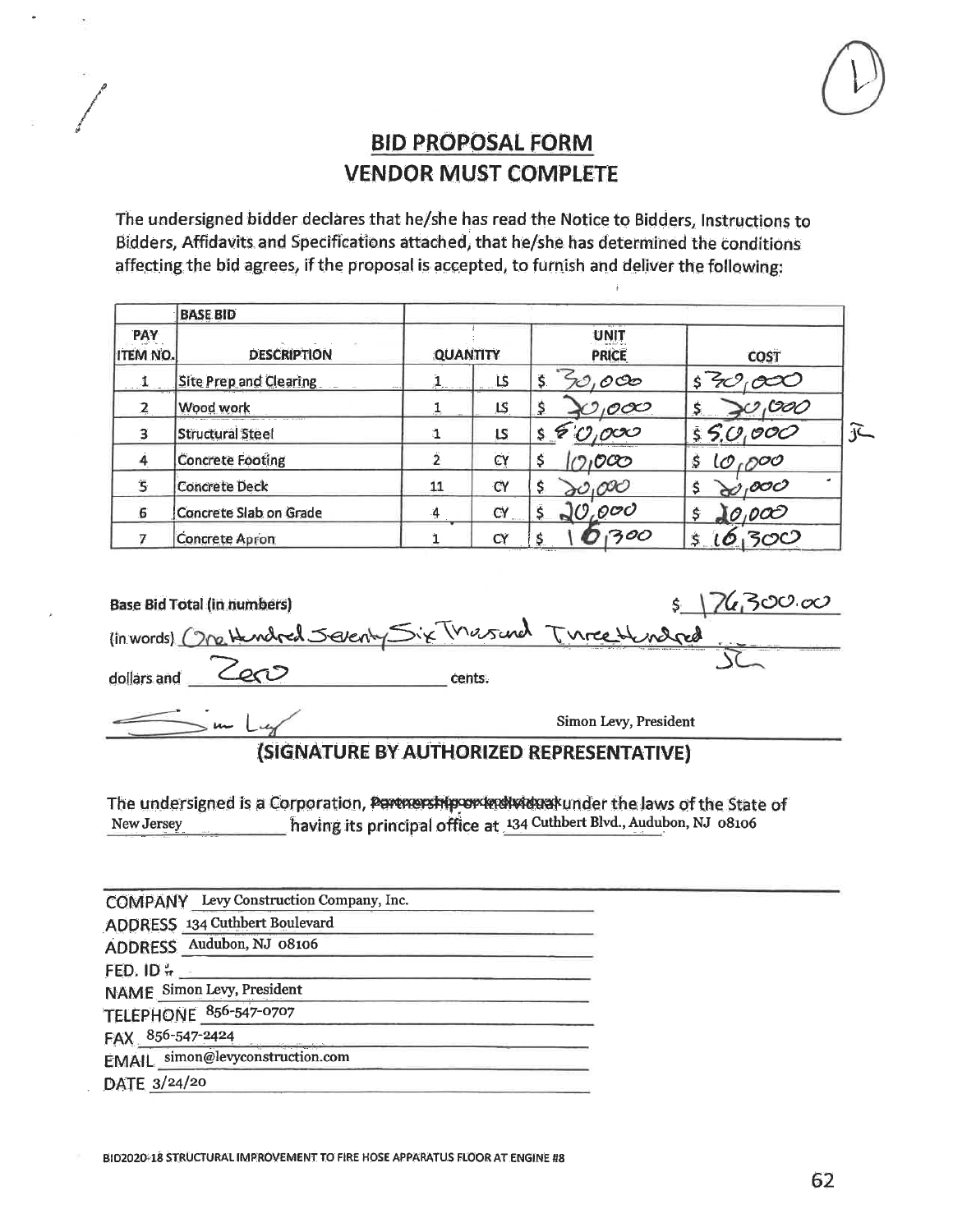# PROVIDE A LIST SUB-CONTRACTORS COPY OF LICENSES SUBMITTED WITH BID

# (MANDATORY IF APPLICABLE)

| NAME DJH Electric, Inc.                                                                                                                                                                                                                             |
|-----------------------------------------------------------------------------------------------------------------------------------------------------------------------------------------------------------------------------------------------------|
| ADDRESS 512 Lagoon Boulevard                                                                                                                                                                                                                        |
| CITY, STATE, ZIP Brigantine, NJ 08203                                                                                                                                                                                                               |
| TELEPHONE: 609-868-6556                                                                                                                                                                                                                             |
|                                                                                                                                                                                                                                                     |
| <b>TRADE</b> Electrical                                                                                                                                                                                                                             |
| LICENSE NO. 34EB00780000 and 34EL00780000                                                                                                                                                                                                           |
|                                                                                                                                                                                                                                                     |
| NAME Mazza Mechanical, LLC                                                                                                                                                                                                                          |
| ADDRESS 390 S. White Horse Pike                                                                                                                                                                                                                     |
| CITY, STATE, ZIP_Berlin, NJ 08009                                                                                                                                                                                                                   |
| TELEPHONE: 856-753-9057<br><u> 1989 - Johann John Stein, marwolaeth a bhann an t-Amhair ann an t-Amhair an t-Amhair an t-Amhair an t-Amhair a</u>                                                                                                   |
| FAX NO.                                                                                                                                                                                                                                             |
| TRADE HVAC and Plumbing                                                                                                                                                                                                                             |
| LICENSE NO. Plumbing: 36BI010884000/HVAC: 19HC00160500                                                                                                                                                                                              |
|                                                                                                                                                                                                                                                     |
|                                                                                                                                                                                                                                                     |
| NAME (control Steel Products<br>ADDRESS 10 Escherst                                                                                                                                                                                                 |
| $CITY$ , STATE, ZIP Tenton, $\nu$ $\sigma$ $\alpha$                                                                                                                                                                                                 |
| TELEPHONE: 60858-9313<br><u> 1989 - Johann John Stein, markin fan de Fryske kampen oantal fan de Fryske kampen oantal fan de Fryske kampen</u>                                                                                                      |
| FAX NO. 608-538-9315.                                                                                                                                                                                                                               |
| TRADE JEEL                                                                                                                                                                                                                                          |
| LICENSE NO. VIA                                                                                                                                                                                                                                     |
|                                                                                                                                                                                                                                                     |
|                                                                                                                                                                                                                                                     |
| ADDRESS AND AND AN ANNUAL AND ANNUAL AND ANNUAL ANNUAL ANNUAL ANNUAL ANNUAL ANNUAL ANNUAL ANNUAL ANNUAL ANNUAL                                                                                                                                      |
| CITY, STATE, ZIP                                                                                                                                                                                                                                    |
|                                                                                                                                                                                                                                                     |
|                                                                                                                                                                                                                                                     |
|                                                                                                                                                                                                                                                     |
| LICENSE NO.                                                                                                                                                                                                                                         |
|                                                                                                                                                                                                                                                     |
| <b>NAME</b><br><u> Transformation de la companyation de la companyation de la companyation de la companyation de la companyation de la companyation de la companyation de la companyation de la companyation de la companyation de la companyat</u> |
| ADDRESS ADDRESS                                                                                                                                                                                                                                     |
|                                                                                                                                                                                                                                                     |
|                                                                                                                                                                                                                                                     |
|                                                                                                                                                                                                                                                     |
|                                                                                                                                                                                                                                                     |
| LICENSE NO.                                                                                                                                                                                                                                         |

 $\bar{t}$ 

 $\frac{1}{\sqrt{2}}$ 

 $\sigma^2_{\rm c}$ 

 $\tilde{\nu}$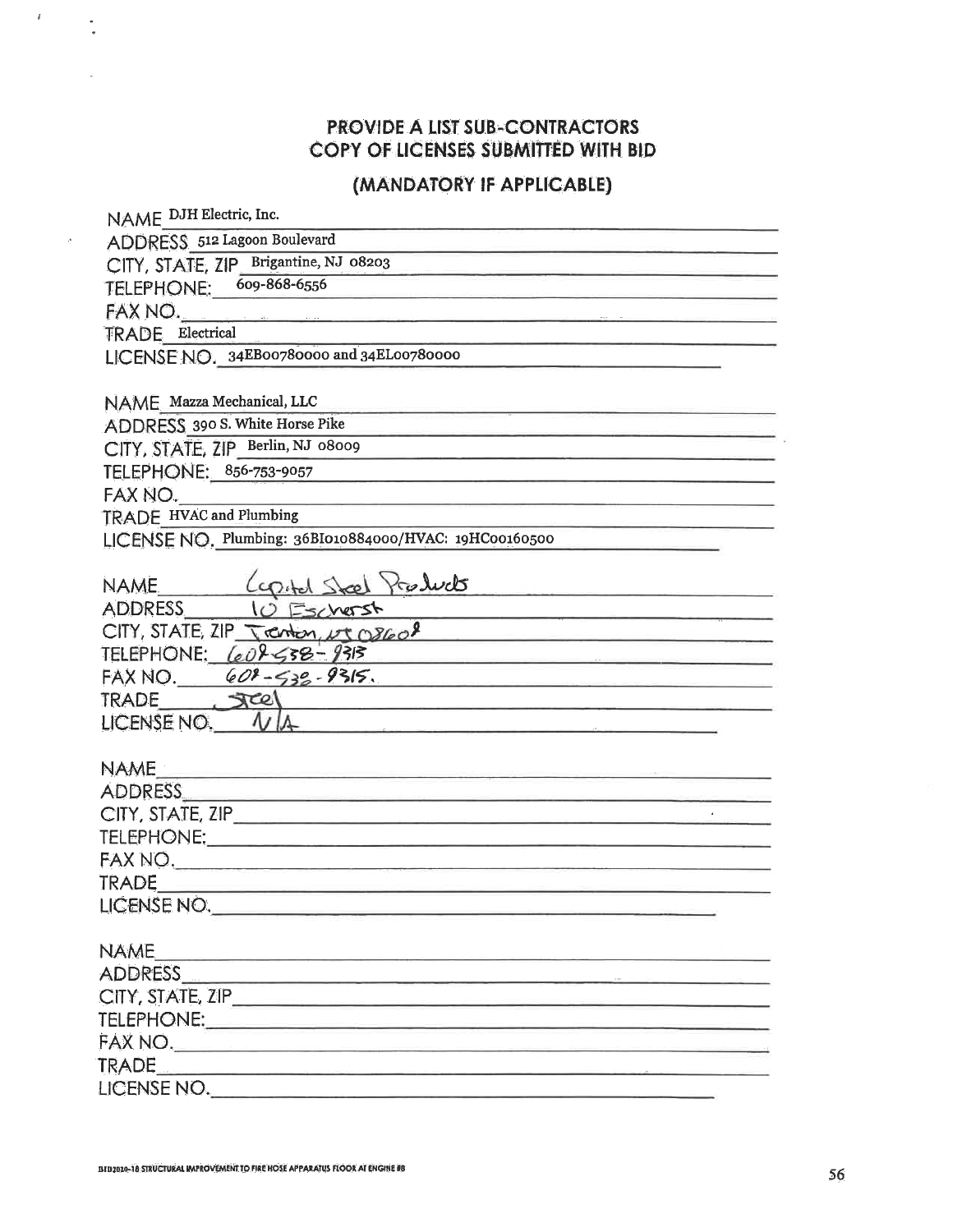# **BID PROPOSAL FORM VENDOR MUST COMPLETE**

 $\pmb{i}$ 

The undersigned bidder declares that he/she has read the Notice to Bidders, Instructions to Bidders, Affidavits and Specifications attached, that he/she has determined the conditions affecting the bid agrees, if the proposal is accepted, to furnish and deliver the following:

|                               | <b>BASE BID</b>               |                 |           |      |                             |    |                  |
|-------------------------------|-------------------------------|-----------------|-----------|------|-----------------------------|----|------------------|
| <b>PAY</b><br><b>ITEM NO.</b> | <b>DESCRIPTION</b>            | <b>QUANTITY</b> |           |      | <b>UNIT</b><br><b>PRICE</b> |    | <b>COST</b>      |
|                               | <b>Site Prep and Clearing</b> |                 | LS        | \$30 | 000.00                      | Ś. | 000.00<br>30     |
| 2                             | Wood work                     |                 | LS        | Z.   | 000.00                      |    | 586,000,00       |
| 3                             | Structural Steel              |                 | LS        |      | 50,000,00                   |    | 50000.00         |
| 4                             | Concrete Footing              | 2               | <b>CY</b> |      | <u>3 .000 .00</u>           |    | .000. <i>0</i> 0 |
| 5                             | <b>Concrete Deck</b>          | 11              | CY        |      | 636.00                      |    | 000.00           |
| 6                             | Concrete Slab on Grade        | 4               | <b>CY</b> | \$   | 650,00                      | \$ | 2,500,00         |
|                               | <b>Concrete Apron</b>         |                 | <b>CY</b> |      | 500.00                      |    | $500.$ 00        |

| 5182,000.00<br><b>Base Bid Total (in numbers)</b>                                                                                                                   |
|---------------------------------------------------------------------------------------------------------------------------------------------------------------------|
| (in words) one hundred and eightly two thousand                                                                                                                     |
| Zero<br>dollars and<br>cents.                                                                                                                                       |
| H. Willi                                                                                                                                                            |
| (SIGNATURE BY AUTHORIZED REPRESENTATIVE)                                                                                                                            |
|                                                                                                                                                                     |
| The undersigned is a Corporation, Partnership or Individual under the laws of the State of<br>New Jersey Maving its principal office at 231 theres & Moorestown, NJ |
| COMPANY JH Williams Enterprises, Inc.                                                                                                                               |
| ADDRESS 231 Haines Dr.                                                                                                                                              |
| ADDRESS Moorestown NJ 08057                                                                                                                                         |
| FED. ID#                                                                                                                                                            |
| NAME James H. Williams                                                                                                                                              |

BID2020-18 STRUCTURAL IMPROVEMENT TO FIRE HOSE APPARATUS FLOOR AT ENGINE #8

TELEPHONE 856-793-7114 FAX  $856 - 222 = 0017$ 

20

 $3/24$ 

 $DATE_$ 

EMAIL bwe ihwilliamsing com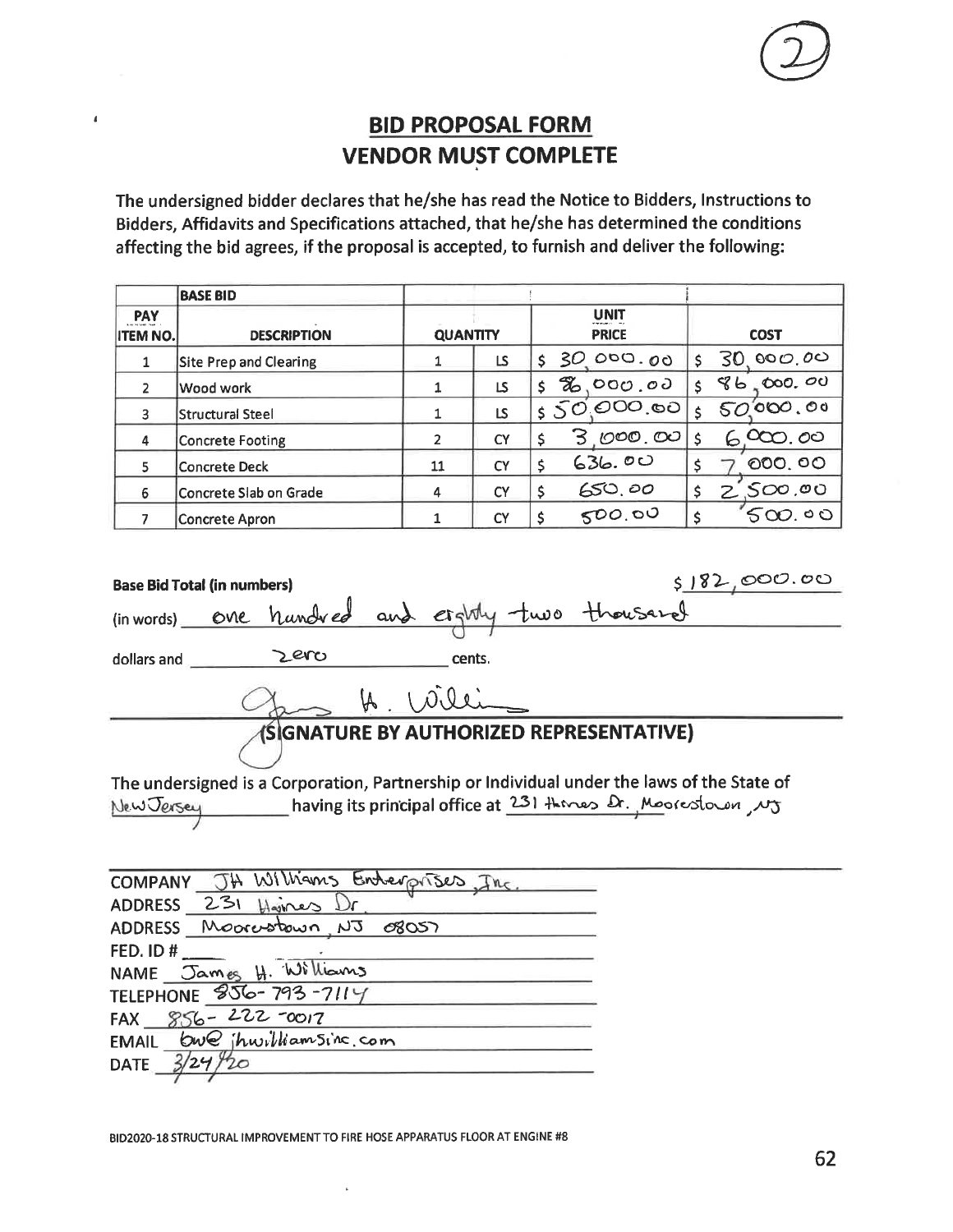# **PROVIDE A LIST SUB-CONTRACTORS COPY OF LICENSES SUBMITTED WITH BID**

### (MANDATORY IF APPLICABLE)

| NAME Snith Eledric Congeny, Inc.                                            |
|-----------------------------------------------------------------------------|
| ADDRESS 26 Capitol Ave                                                      |
| $CITY, STATE, ZIP_0aKlyn, N5, OS107$                                        |
| TELEPHONE: 806 - 854-                                                       |
| FAX NO.                                                                     |
| TRADE Electric                                                              |
| LICENSE NO. $34EBB1604600$                                                  |
|                                                                             |
| NAME Mazza Mechanical LLC                                                   |
| ADDRESS 390 S. White Horse Pike                                             |
| CITY, STATE, ZIP <u>Berlin, <math>NT</math> 08009</u>                       |
| TELEPHONE: 856 - 753 - 9057                                                 |
| FAX NO.                                                                     |
| $TRADE - 11umbing$                                                          |
| LICENSE NO. $368101088400$                                                  |
| NAME Weld-Done Welding Inc.                                                 |
|                                                                             |
| ADDRESS 20 Wood land Ave.                                                   |
| CITY, STATE, ZIP Hurbuille, UT 08080                                        |
| FAX NO. $856 - 582 - 2002$                                                  |
| TRADE Fructural Stoel                                                       |
| LICENSE NO.                                                                 |
|                                                                             |
| NAME                                                                        |
|                                                                             |
| CITY, STATE, ZIP                                                            |
| TELEPHONE: And the anti-                                                    |
| FAX NO.                                                                     |
| <b>TRADE</b>                                                                |
| LICENSE NO.                                                                 |
|                                                                             |
| <b>NAME</b><br><u> 1989 - Andrea Angel, Amerikaansk politiker (d. 1989)</u> |
|                                                                             |
|                                                                             |
|                                                                             |
|                                                                             |
|                                                                             |
| LICENSE NO.                                                                 |

p. ÷

HH.  $\mathbf{L}$ 

a

 $\pmb{\hat{1}}$ 

 $\cdot$ 

J,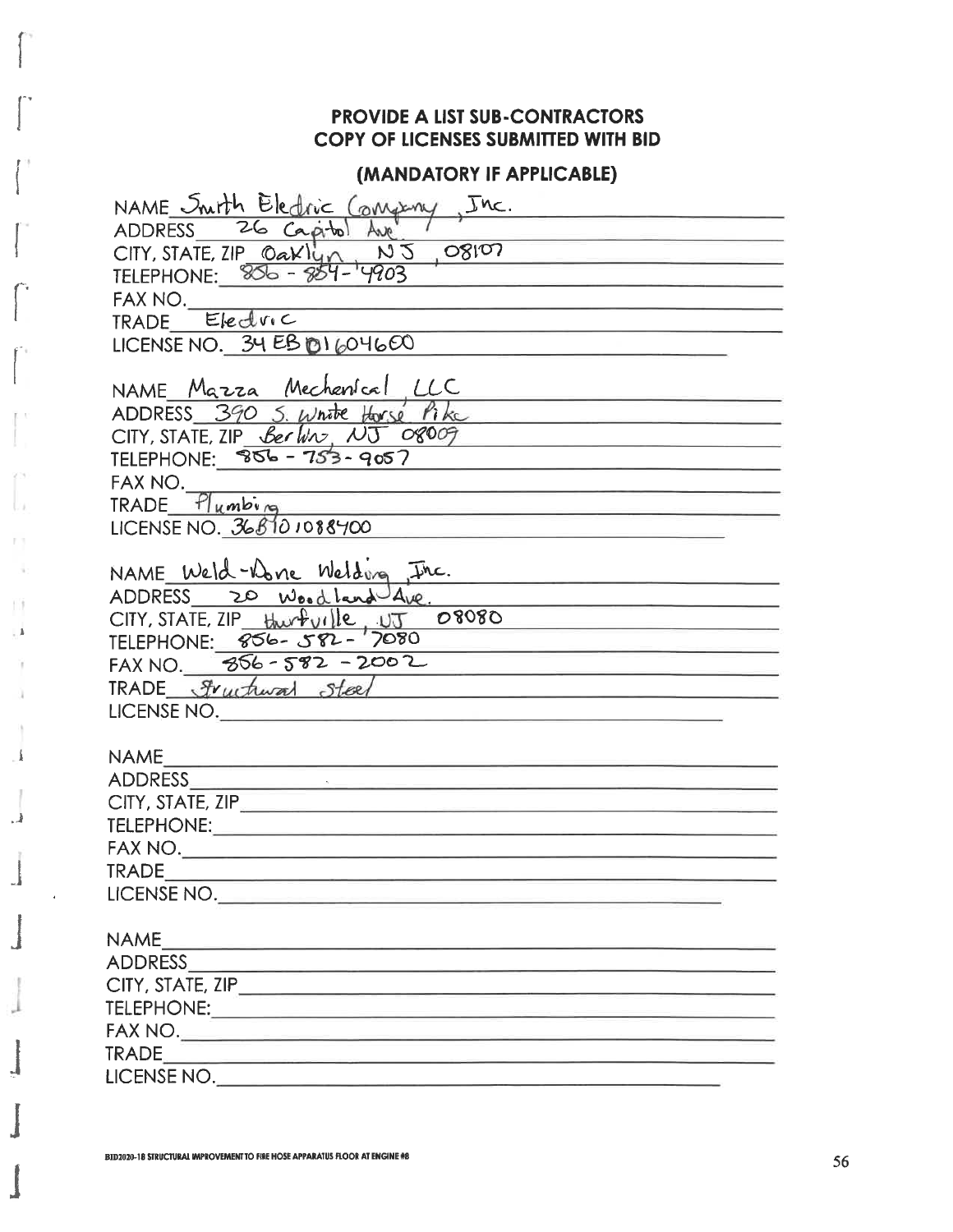

# **BID PROPOSAL FORM VENDOR MUST COMPLETE**

The undersigned bidder declares that he/she has read the Notice to Bidders, Instructions to Bidders, Affidavits and Specifications attached, that he/she has determined the conditions affecting the bid agrees, if the proposal is accepted, to furnish and deliver the following:

|                        | <b>BASE BID</b>               |                 |           |   |                             |                |
|------------------------|-------------------------------|-----------------|-----------|---|-----------------------------|----------------|
| PAY<br><b>ITEM NO.</b> | <b>DESCRIPTION</b>            | <b>QUANTITY</b> |           |   | <b>UNIT</b><br><b>PRICE</b> | <b>COST</b>    |
|                        | <b>Site Prep and Clearing</b> | 1               | LS        |   |                             | $000 -$        |
| 2                      | Wood work                     | 1               | LS.       |   | Ooo '                       | $000 -$        |
| 3                      | Structural Steel              | 1               | LS        |   | 000                         |                |
| 4                      | Concrete Footing              | $\overline{2}$  | CY        |   |                             | $\mathbf{OOC}$ |
| 5                      | Concrete Deck                 | 11              | CY        |   | $\downarrow \varphi$        | V              |
| 6                      | Concrete Slab on Grade        | 4               | <b>CY</b> | Ş | 000                         | 000            |
|                        | <b>Concrete Apron</b>         |                 | <b>CY</b> |   |                             |                |

| <b>Base Bid Total (in numbers)</b>                                                                                                                                                                                                                                                 |
|------------------------------------------------------------------------------------------------------------------------------------------------------------------------------------------------------------------------------------------------------------------------------------|
| (in words) Threehundred Twenty One Thousand                                                                                                                                                                                                                                        |
| dollars and $Zevo$<br>cents.                                                                                                                                                                                                                                                       |
| $+(660R66)$ coultal                                                                                                                                                                                                                                                                |
| (SIGNATURE BY AUTHORIZED REPRESENTATIVE)                                                                                                                                                                                                                                           |
| The undersigned is a Corporation, Partnership or individual under the laws of the State of<br>$\bigcup_{\omega,\text{CB}} \bigcup_{\text{C}} \bigcup_{\omega,\text{CB}}$ having its principal office at $\bigcup_{\omega,\text{CB}} \bigcup_{\omega,\text{CB}} \bigcap_{\text{C}}$ |

| <b>COMPANY</b>   | ptG+ Constr. LLC<br>Loustas<br>e. |
|------------------|-----------------------------------|
| <b>ADDRESS</b>   | Beechwoop Ave. W.C.B n J 07764    |
| <b>ADDRESS</b>   |                                   |
| FED. ID#         | $-1$                              |
| <b>NAME</b>      | <b>COV</b>                        |
| <b>TELEPHONE</b> |                                   |
| <b>FAX</b>       | same                              |
| <b>EMAIL</b>     | georgelcoustas a comcast net      |
| <b>DATE</b>      |                                   |